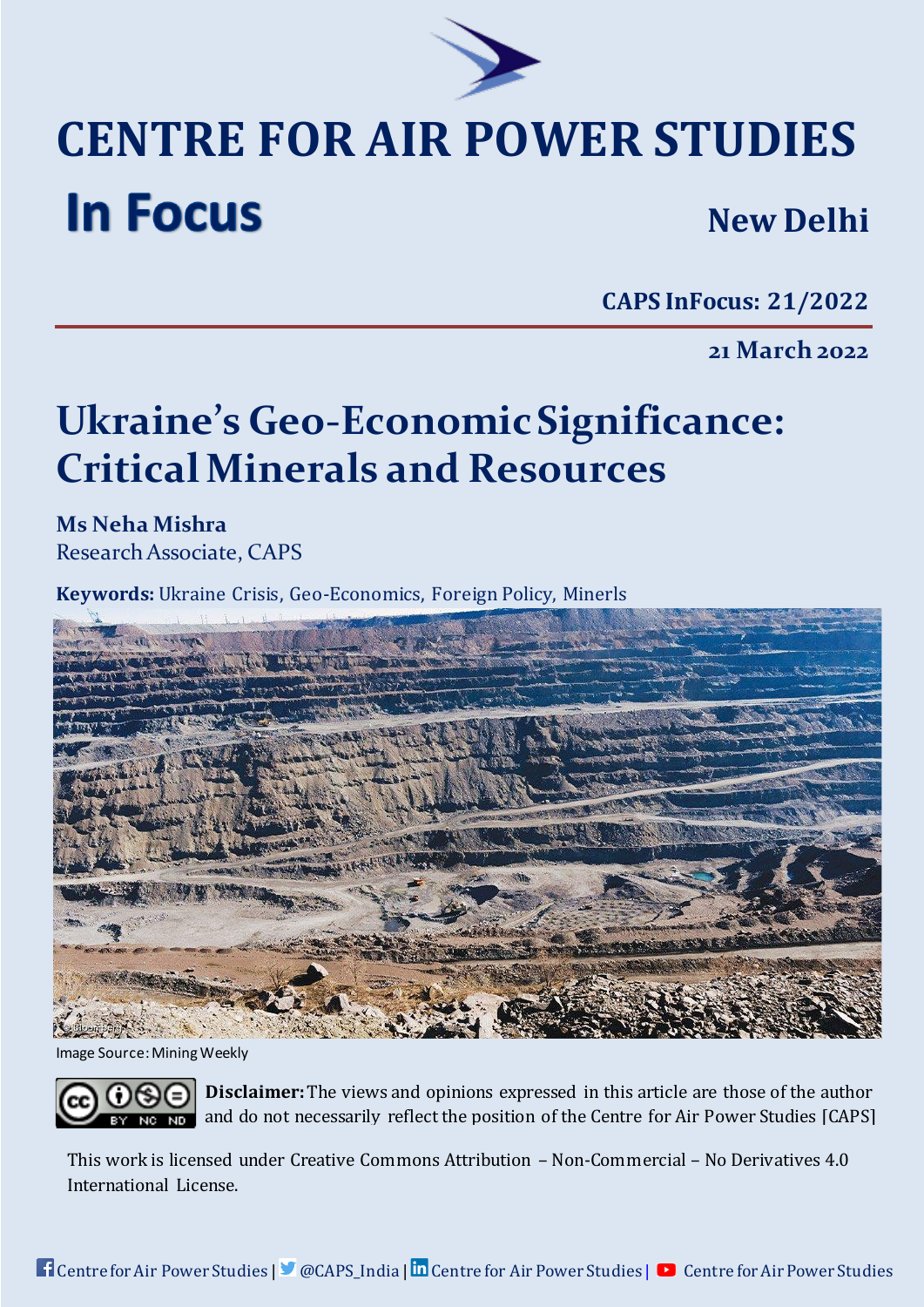The increasing significance of critical minerals in the clean energy transition and technological advancement has been shaping the new variant of geopolitical tension among countries. In the past decade, countries with such critical minerals have emerged as the investment centres for the world, around which all the geostrategies get going. The ongoing Russian-caused crisis in Ukraine is being seen as a geopolitically driven event, but the logic of commerce (geo-economics) is a more determining factor here than the logic of conflict. The geo-economic magnitude of Ukraine has been central to the US-Russia post-cold war interaction, making it the buffer zone of influence between these two cold war protagonists. This article is an analysis of the geo-economic significance of Ukraine in terms of critical minerals and how the ongoing crisis will affect its geo-economic interaction

#### **Ukraine as the Geo-Economic Buffer Zone**

Due to its strategic and geopolitical position, Ukraine is currently the major buffer point in the crisis between Russia and the West. However, the economy and rich resources of Ukraine are being seen as the hidden driving factors of the crisis. The geo-economic significance of Ukraine is intrinsically reflected in its industrial capabilities that serve aerospace, shipbuilding, and other military hardware needs; its advanced high-technology, IT sector, and cybersecurity; and its large reserves of several rare and critical minerals.<sup>1</sup>

Besides the geopolitical factors, Russia has a major reliance on the Ukrainian transit route for its commercial purposes, which has started facing a risk with European access to Ukrainian resources. The US, Europe, and other western allies chose Ukraine to maintain their effective presence and block Russian assertiveness in a geo-economic strategy that continued to be driven by NATO deterrence. In fact, Denys Shmyhal, Ukrainian PM, said, "Ukraine can work with the European Union to harness Ukraine's potential in the extractive industry to build the globally competitive value-added production chains". 2

#### **Minerals and Resources in Ukraine**

According to the Energy Information Administration analysis, Ukraine is an important transit country for all Russian supplies of natural gas and oil from Russia to Europe and other countries. The Dnieper-Donetsk region in the east, the Carpathian region in the west, and the Black sea of the Azov region in the south area of Ukraine have a high amount of hydrocarbon resources. Ukraine has more than 400 million barrels of proven oil reserves as of 2021.<sup>3</sup>

Despite having the second-largest natural gas reserves in Europe, Ukraine's export capacity is limited and insufficiently developed. The gas reserves have been remained unexplored due to the

2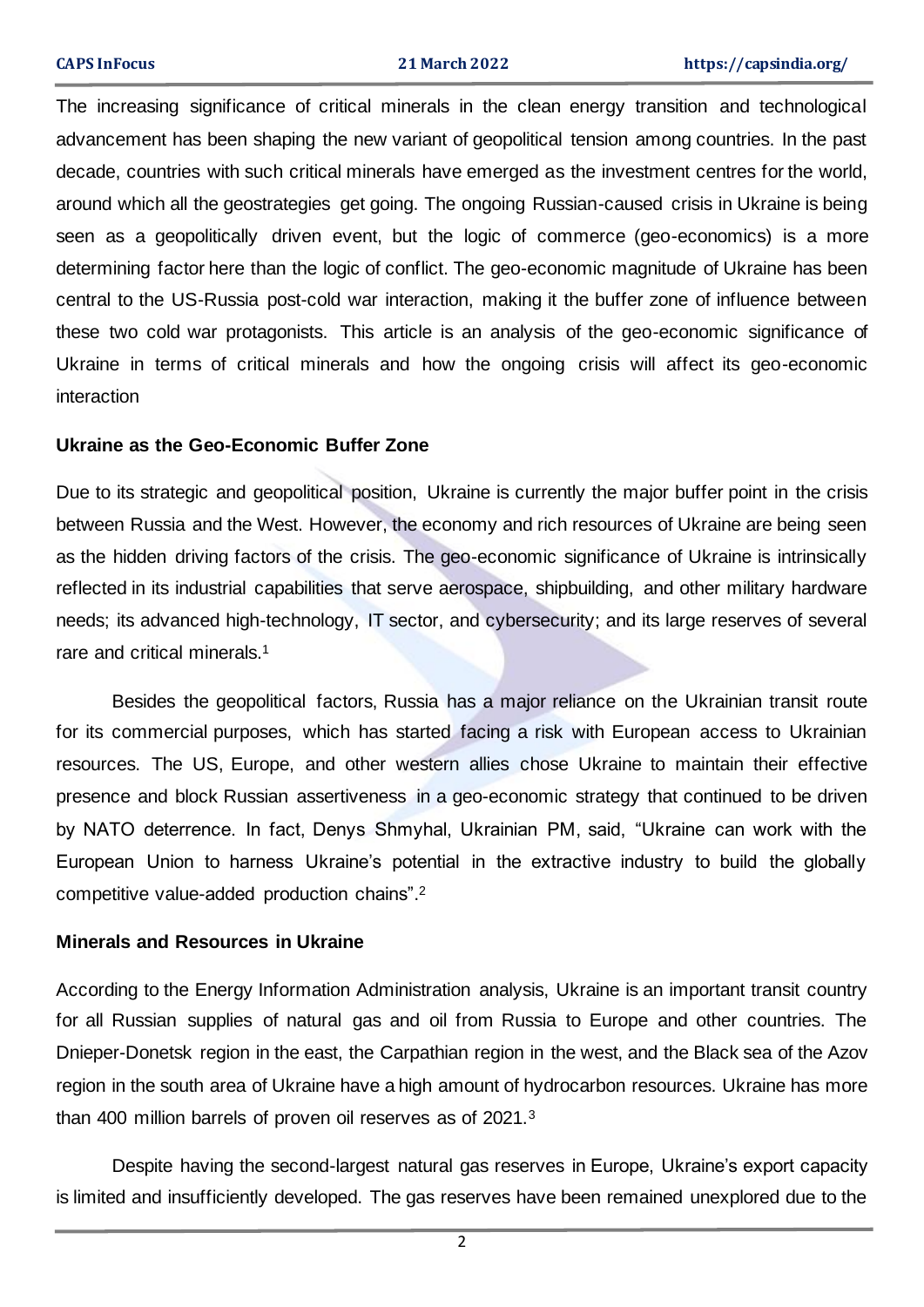disturbance by the USSR in Serbia during the 1970s, as a result of which all the exploration and gas production were transferred to Russia, leaving Ukraine's resources untapped. The Ukrainian gas transit system constituted an important corridor for Soviet energy expansion into Europe, which continued to be used by Russia and Central Asian countries for the same purpose. Besides gas, the hydrogen capacity of Ukraine is also underdeveloped, along with its biogas and biomethane sector, which have high energy potential but low development.<sup>4</sup>

Researchers have speculated that over 50,000 tonnes of lithium oxide are available in the eastern region of Ukraine, and if this assessment is proven correct, then Ukraine will have the world's largest lithium reserves. In terms of critical minerals, Ukraine has a large untapped concentration of rare minerals in the subsoil of the earth's crust, that requires financial assistance to reach its producing and exporting potential. The National Atlas of Ukraine, World Data Center, reported that "Ukrainian resources of rare minerals are unique and the largest in Europe." The most significant is the Ukrainian Shield with its 22 rare metal formations and deposits like Perha (Beryllium), Azov (Zirconium), rare earth series in Polokhivka, Stankuvate, Lithium (Shevchenko), and Tantalum-niobium-zirconium (Mazurivka).<sup>5</sup> Besides geopolitical tensions, the ongoing Russia-Ukraine crisis is affecting the rare earth market, semiconductors, electric vehicles manufacturing, and gold industry, leading to hike in their prices. 6



### **Figure 1: Total Energy Supply by source, Ukraine 1990-2019**

*Image Source*: Ukraine Energy Data and Statistics, International Energy Agency (IEA), [https://www.iea.org/data-and-statistics/data-](https://www.iea.org/data-and-statistics/data-browser?country=UKRAINE&fuel=Energy%20supply&indicator=TESbySource)

[browser?country=UKRAINE&fuel=Energy%20supply&indicator=TESbySource](https://www.iea.org/data-and-statistics/data-browser?country=UKRAINE&fuel=Energy%20supply&indicator=TESbySource)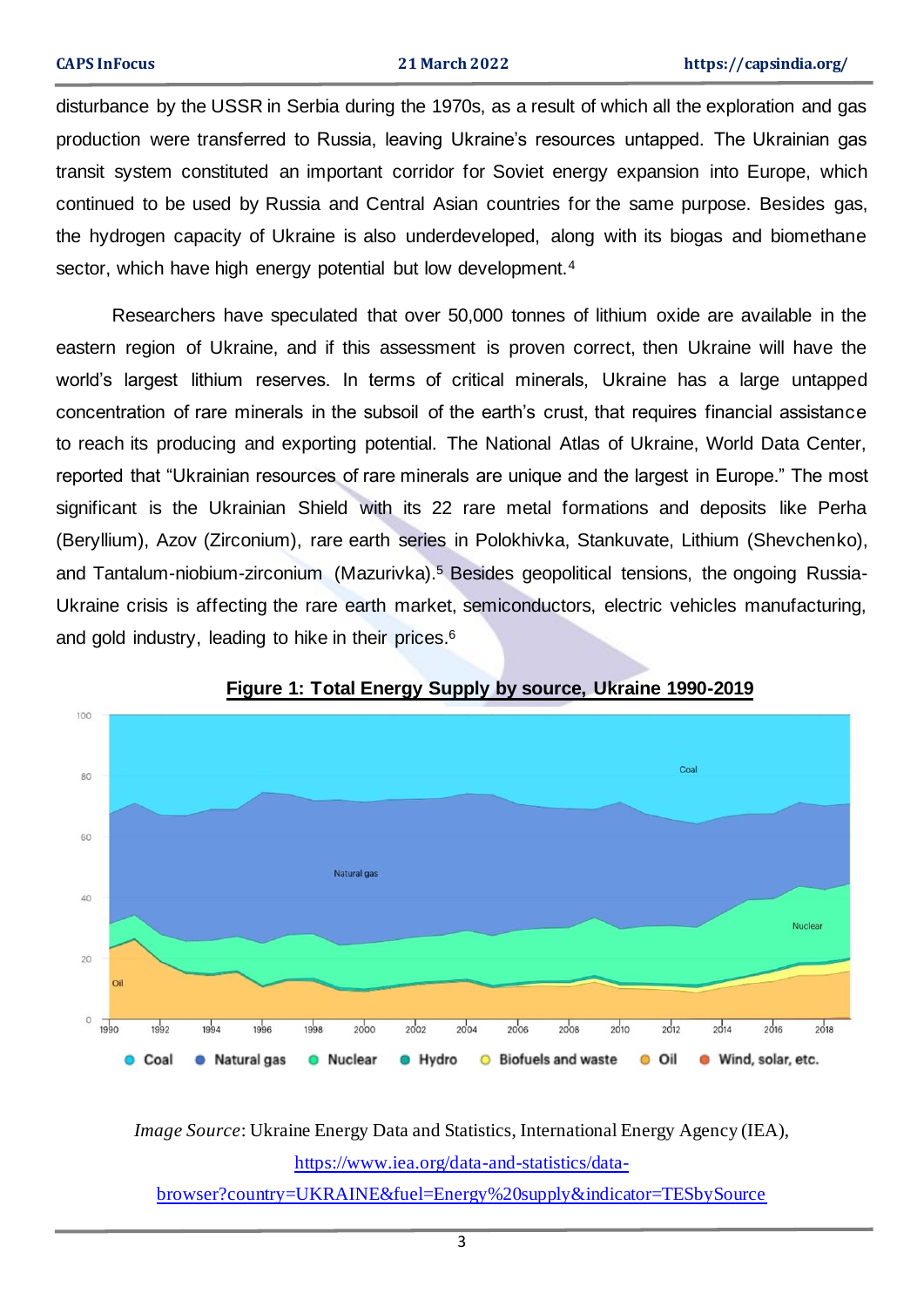#### **Geo-Economic Engagements of Ukraine with Russia and the West**

In 2019, Moscow and Kyiv signed a transit agreement to facilitate a smooth transfer of Siberian gas to the European Union using Ukraine's large gas transportation system. The two major pipeline systems that carry Russia's natural gas through Ukraine to Western Europe are:

- a) The Bratstvo (Brotherhood) pipeline that originates from Urengoy natural gas fieldcrosses from Ukraine to Slovakia, and splits into two directions to supply northern and southern European countries;
- b) The Soyuz (Union) pipeline originates from Orenburg natural gas field that links Russia's pipelines to natural gas networks in Central Asia, and supplies countries such as Slovakia, Hungary and Romania;
- c) A third pipeline from Russia via Ukraine to Balkan countries and Turkey.<sup>7</sup>

Russia, being a mineral powerhouse, has a great influence over the global supply chain of oil, gas, and even critical minerals. In comparison, the US is heavily dependent on critical minerals import for its defence use, clean energy transition and critical infrastructure. It even imports titanium, palladium, chromium, niobium, germanium, and scandium from Russia. The supply chain import of the US is going through a high struggle as a result of its trade war with high exporting China and now with high critical mineral source Russia, which is adding to the US's vulnerability. This made US President Biden announce new measures to strengthen and secure the mineral supply chain.<sup>8</sup>

The resources of Ukraine are perceived as one of the hidden driving factors of the Russian invasion that is geo-economic in nature. Ukrainian President Volodymyr Zelensky also said, "The Russian invasion came when Ukraine's critical minerals industry was trying to develop into a major player in the clean energy transition." The Russian action spurred majorly after "Ukraine beginning to the auction of the permit for exploration of its lithium reserves and other critical minerals, which can enhance the strategic importance of Ukraine on the global stage" as said by Roman Opimakh, head of state geological service of Ukraine. Moreover, the rising global attention to Ukraine's mineral deposits is also a concern, as Australia's European Lithium started securing rights in two promising lithium deposits in Ukraine, such as the Donetsk region (Eastern Ukraine) and Kirovograd (Central Ukraine). Even Chinese company Chengxin Lithium also applied to get its rights in these deposits. 9 According to a Ukrainian survey, 20% of proven world reserves of titanium ores are located in Ukraine. In fact, China was the largest importer of titanium iron ores from Ukraine, followed by Russia and Turkey in 2021.10